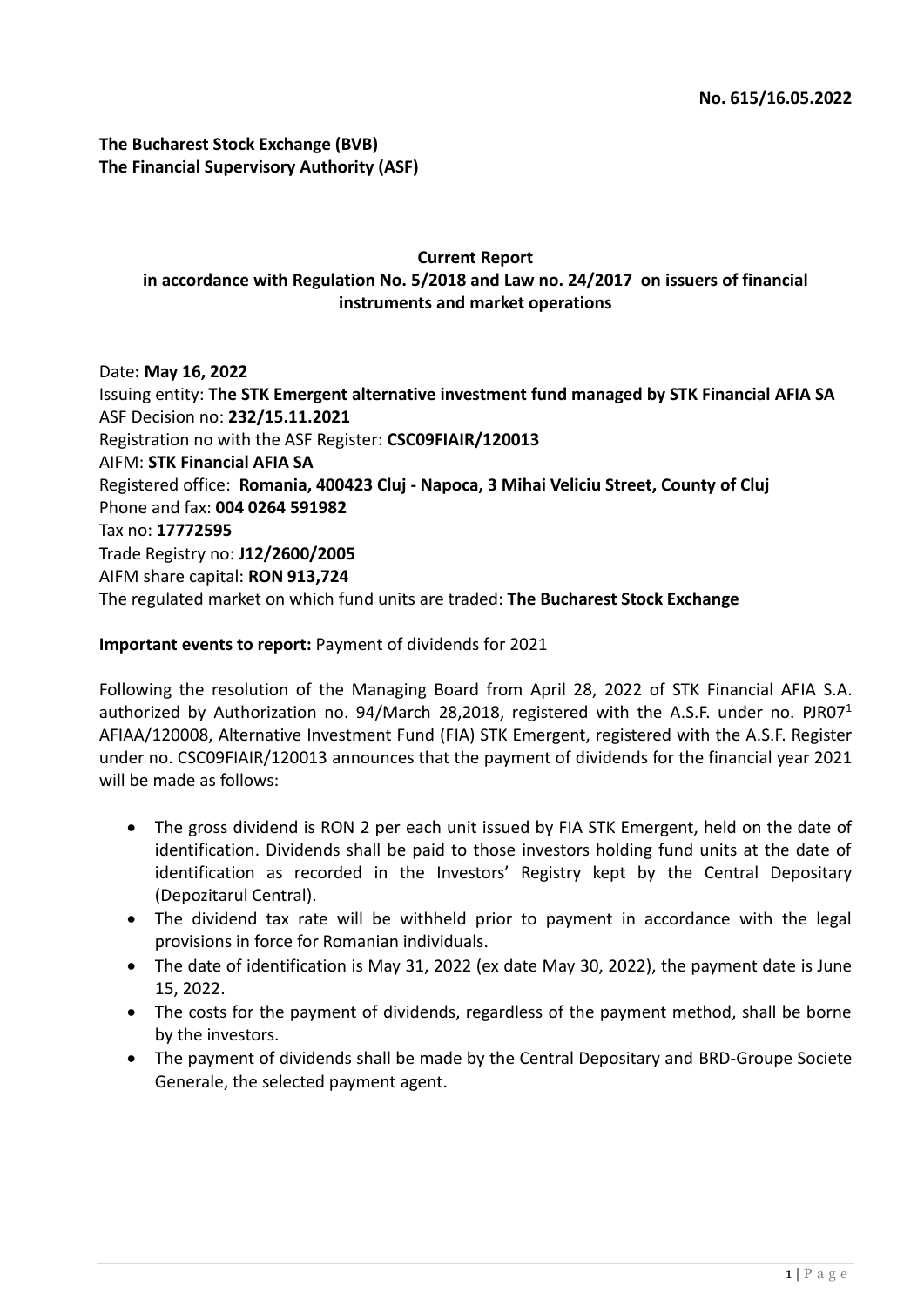#### **The method of payment:**

# **1. Payments for individuals and legal entities investors/other entities that have an account opened with the Participant (Section 2 Central Depository): transfer to the participants' account**

For individual investors, legal entities or other entities, who, at the Identification Date hold fund units issued by STK Emergent described in the Section 2 of the Investors' Registry in the account opened with the Participant, the dividends will be paid by bank transfer on the Payment Date (June 15, 2022), by the Central Depository, in the Participants' accounts, without presenting any additional documents.

## **2. Payments for individuals or legal investors/other entities that do not have an account opened with the Participant (Section 1 Central Depository)**

## *2.1. Payments by bank transfer - in accounts opened in lei at a bank in Romania - for individual investors or legal entities/other entities according to the requests sent to STK FINANCIAL AFIA SA*

The requests shall be sent to STK FINANCIAL AFIA SA until the latest June 9, 2022

#### *a) Individual investors will submit:*

- Written request signed by the investor, mentioning the bank and the IBAN code of the account opened on behalf of the investor. Investors are asked to stipulate in the request the contact phone number in case that clarifications are needed;
- Copy of identity card;
- Copy of account statement or a document issued by the bank confirming the existence of the account on behalf of the investor, mentioning the IBAN code.

#### *b) Investors of legal entities will submit:*

- Request in original, duly signed by the legal representative of the company, mentioning the bank and the IBAN code of the account opened on behalf of the company. Investors are asked to mention in their request the contact phone number in case that clarifications are needed;
- Trade Registry certificate of attestation (not older than 30 days);
- Copy of the identity card of the legal representative;
- Copy of the certificate of incorporation of the company;
- Copy of the account statement or a document issued by the bank confirming the existence of the account on behalf of the company, mentioning the IBAN code.

The documentation can be sent by:

• mail, to the registered office of the management company in Cluj-Napoca, no. 3 Mihai Veliciu Street, County of Cluj;

- fax to 0264591982;
- e-mail to office@stk.ro.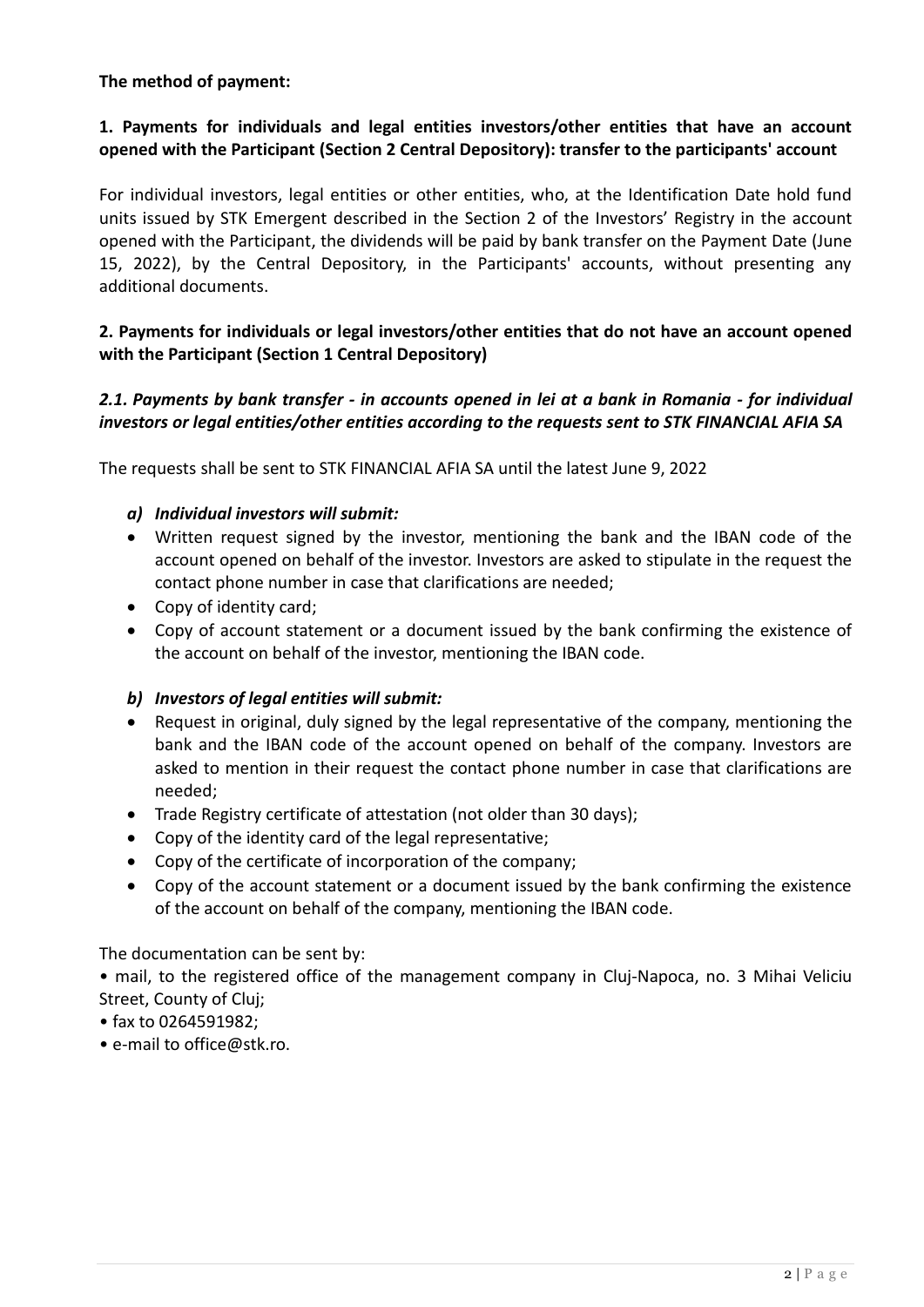# *2.2. Payments by bank transfer - in accounts opened in lei at a bank in Romania - for individual investors or legal entities/other entities according to the requests addressed to the Central Depository*

The payments will be made by the Central Depository Bucharest, based on the *IBAN code Collection Form* and the procedure posted on the website of the Central Depository [www.roclear.ro/Detinatori/DetinatoriDistribuireDividende.](www.roclear.ro/Detinatori/DetinatoriDistribuireDividende)

The registration of the IBAN code with the Central Depositary will be charged in accordance with the fee list levied from the holders of securities and borne by each individual investor. For further details regarding this payment method, the investors are asked to contact the Central Depositary, by phone: 021.408.58.56 or 021.408.59.23 or by e-mai[l dividende@depozitarulcentral.ro.](dividende@depozitarulcentral.ro)

Individual investors or legal persons/other entities will send to the Central Depository the documents necessary for the payment as follows:

*a) The individual investors, personally or through a legal or conventional representative*, shall present the Central Depositary the submission form of the IBAN code, mentioning the bank and the account (IBAN code) opened on behalf of the securities holder (the form is available on the site of the Central Depositary - [www.roclear.ro/Detinatori/DetinatoriDistribuireDividende\)](-%20www.roclear.ro/Detinatori/DetinatoriDistribuireDividende), joined by:

- copy of the identity card where the personal identification number shall be readable, certified by the holder as a *True copy of the original*;
- statement of account or a document issued by the bank (duly signed and sealed) confirming the existence of the account on behalf of the Holder of securities, mentioning the IBAN code, in original;
- copy of the documents certifying the quality of the person signing the request, as a legal or conventional representative, as the case may be – certified by the holder as a *True copy of the original*;
- the payment proof for the fee charged by the Central Depository for the IBAN code registration.

*b) The legal entities, through legal or conventional representative*, shall present the Central Depositary the submission form of the IBAN code, mentioning the bank and the account (IBAN code) opened on behalf of the securities` holder (the form is available on the site of the Central Depositary - www.depozitarulcentral.ro), joined by:

- copy of the incorporation certificate certified by the holder with the mention *True copy of the original*;
- copy of the document which certificates the quality of the legal representative of the company (attestation certificate issued by the Trade Registry/equivalent entity – for the foreign entities) – certified by the holderas a *True copy of the original;*
- copy of the documents attesting the quality of conventional representative of the person who makes the request, if applicable– certified by the holder as a *True copy of the original*;
- statement of account or other document issued by the bank (duly signed and sealed) confirming the existence of the account on behalf of the holder – legal entity, mentioning the IBAN code, in original or certified copy by the holder as a *True copy of the original*;
- the payment proof for the fee charged by Central Depository for IBAN code registration.

The documents written in a foreign language will have attached the certified translation into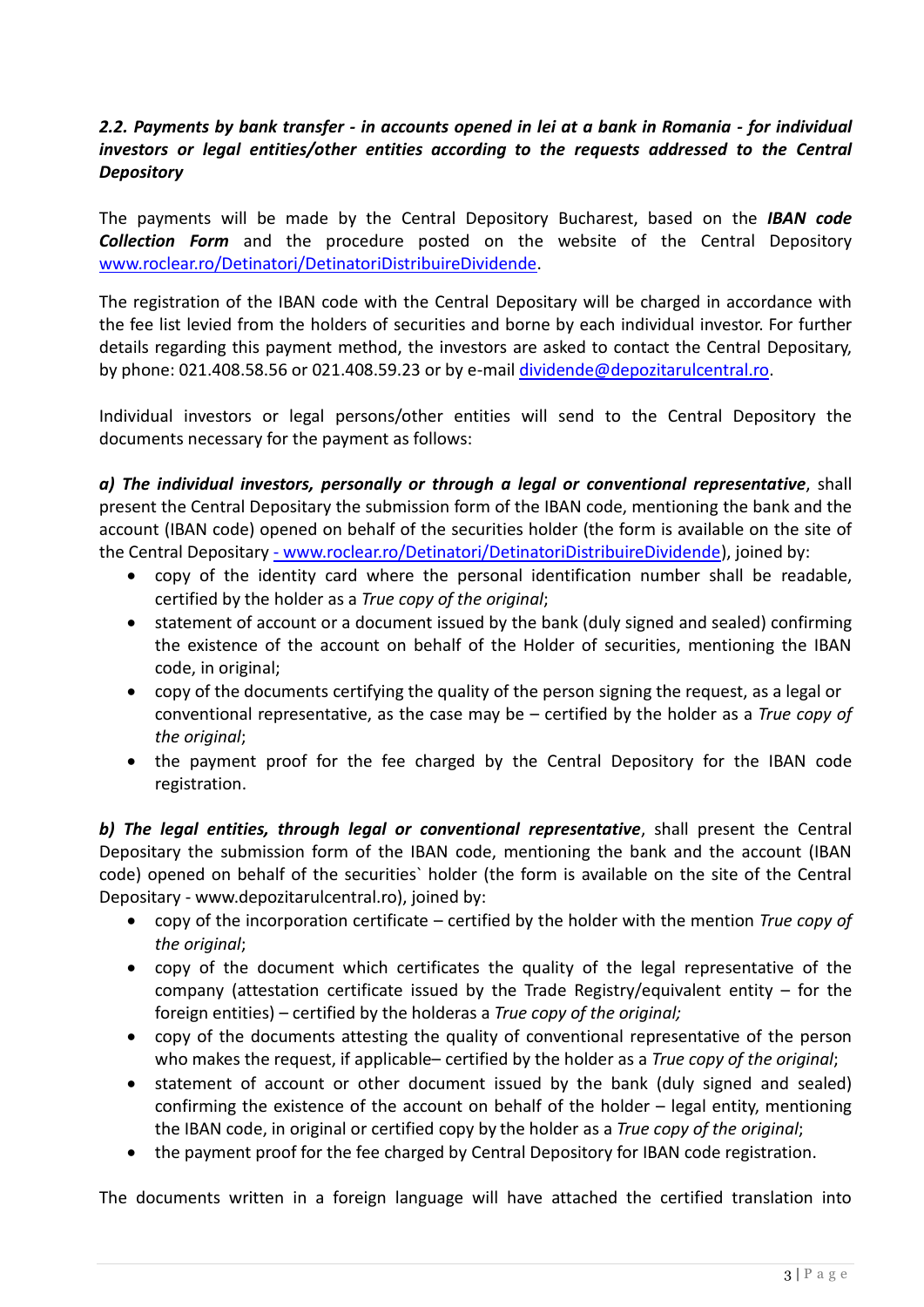Romanian language, and if it is issued by a foreign authority, they shall bear the apostille or superlegalization, as applicable.

The submission forms of the IBAN code shall be sent to the following address:

- Depozitarul Central SA Bucharest, Bd. Carol I no. 34 36, District 2;
- can be deposited at the headquarters of the Central Depository until June 9, 2022;
- e-mail [dividende@depozitarulcentral.ro.](dividende@depozitarulcentral.ro)

The Central Depositary checks the documentation sent by the Investors and, in case that the documentation is not complete, they will require the missing documents.

# *2.3. Cash payments at BRD counters, at any BRD unit, for individual investors*

For individual investors (Holders not represented by the Participant), the payment of dividends can be made cash, by making available the amounts due, at the BRD counters throughout the country, starting with June 15, 2022. Individual investors may go to any BRD unit, the dividend payment schedule being the same with the working hours of the respective banking units.

The payment of cash dividends is made only to individual investors, who do not have accounts opened with the Participants (they have fund units issued by STK Emergent described in Section 1 of the Investor Register) and who did not communicate the IBAN account to the Central Depository for the bank transfer payment.

The list of BRD units is available on the website [www.brd.ro](www.brd.ro%20) and on the [www.stk.ro.](www.stk.ro) The cash payments shall be made within the limit of the amounts established by the applicable legislation.

For the individual investors (Holders not represented by the Participant) who go to the BRD counters in order to be paid the dividends, the payment will be made as follows:

## *In the case of resident individuals:*

- payment request form signed by the investors (proxy) for the bank transfer payments;
- the identity card having the Personal Identification Number (PIN). The identification of the investors by the Paying Agent shall be performed based on the information recorded in the Personal Identification Number field.

## *In the case of non-resident individuals*:

- payment request form signed by the investor (proxy) for the bank transfer payments;
- the identification document of the investor containing data identification data registered in the Register of Investors kept by the Central Depository.

## *In the case of individuals under the age of 14:*

- the birth certificate of the Holders not represented by the Participant which must have the P.I.C. written on it + 1 certified photocopy for conformity with the original (the copy shall be kept by the Paying Agent),
- the legal act setting the tutor status in case the tutor is not one of the parents + 1 certified photocopy for conformity with the original (the copy shall be kept by the Paying Agent) and
- the identity document of the tutor/parent + 1 certified photocopy for conformity with the original (the copy shall be kept by the Paying Agent).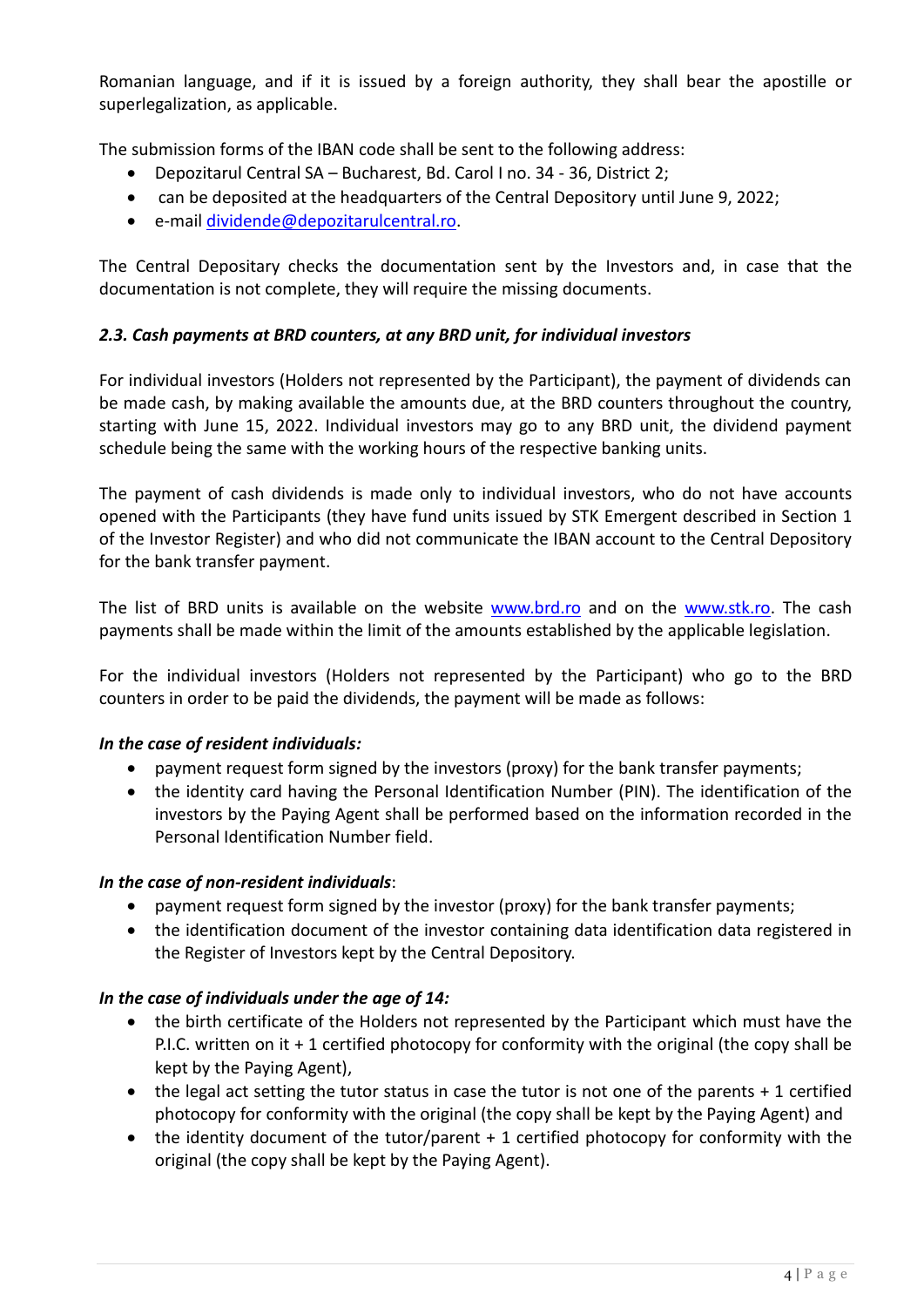## *As curator of an individual investor*

- the ID document of the Holders not represented by the Participant which must have the P.I.C. written on it + 1 certified photocopy for conformity with the original (the copy shall be kept by the Paying Agent),
- the legal document setting the curatorship + 1 certified photocopy for conformity with the original (the copy shall be kept by the Paying Agent) and
- the ID document of the curator + 1 certified photocopy certified for conformity with the original (the copy shall be kept by the Paying Agent).

# *In the case of persons mandated by the individual investor*

- the special proxy authenticated by a notary which contains the power of attorney to collect the amounts of money released not earlier than 3 years before the date when the payment is made, except when the proxy has a validity term longer than 3 years and is valid on the payment date + 1 certified photocopy for conformity with the original (the copy shall be kept by the Paying Agent )
- the ID document of the empowered person + 1 certified photocopy for conformity with the original (the copy shall be kept by the Paying Agent).

In case of co-owners (shareholders registered in joint accounts), the payments shall be processed provided that all co-owners are present at the BRD desk in person, or by means of their legal and / or conventional representative.

The documents presented in a foreign language will be accompanied by the authorized translation into Romanian and, if they are issued by a foreign authority, they must be apostilled or superlegalized, as the case may be.

## **Exceptions:**

Cash will not be paid at the counter in the following cases:

a) to the Holders not represented by the Participant whose PICs from the documents presented at the counter do not agree with the one registered in the File, they will be directed to the Central Depository.

b) to the heirs of the deceased Holders not represented by the Participant registered in the File. They will be directed the Central Depository.

# *2.4. Payments by bank transfer for individuals or legal investors/other entities that do not have an account opened with the Participant in the networks of the Paying Agent*

Individual investors who do not fall under points 1, 2.1 and 2.2 and who wish to be paid dividends by bank transfer may request payment by bank transfer from BRD by presenting at the bank counters the application form for the payment of dividends by bank transfer, accompanied by the supporting documents mentioned at point 2.3.

Legal entities can collect dividends only by bank transfer, presenting at the bank counters:

- Payment request form signed and stamped if the case by the legal representative of the legal entity (proxy);
- The certificate of registration of the legal entity with the Trade Registry/other equivalent document certifying the registration of the legal entity/entity with the competent authority + 1 copy which shall be kept by the Paying Agent;
- The identity card of the legal representative or, as the case may be, of the attorney in fact;
- The confirmation of company's details issued by the Trade Registry/other equivalent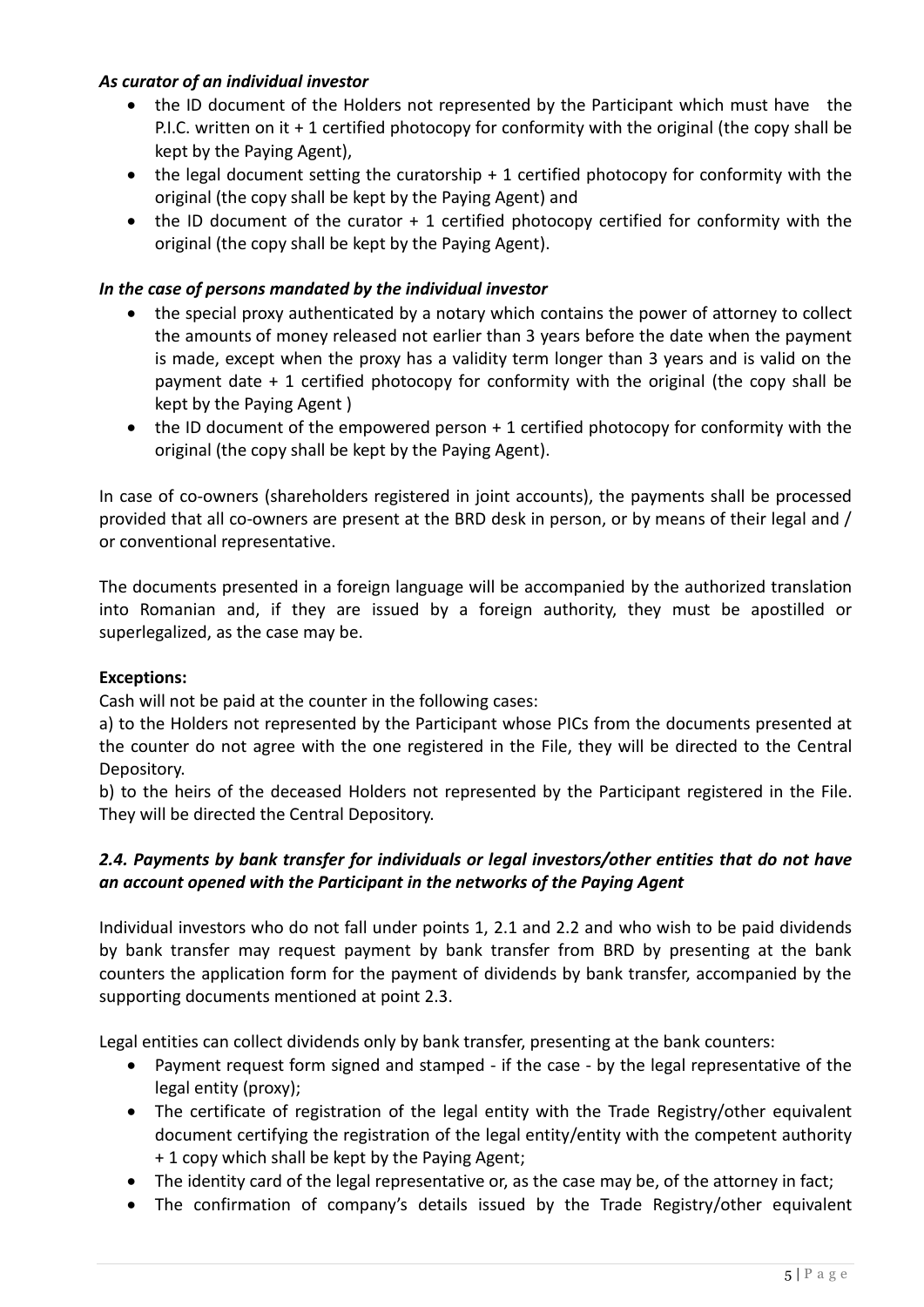document issued by the competent authority which is not older than 3 months and which mentions the legal representative of the company + 1 copy which shall be kept by the Paying Agent;

• The notarized power of attorney in original or certified copy (the power of attorney shall be kept by the Paying Agent), if the case may be.

In case of the payments performed by bank transfer to banks other than BRD, the account statement certified by the dividends transfer recipient bank shall also be attached to the aforementioned documents, or any other supporting document issued by the bank confirming the holder of the aforementioned.

The documents presented in a foreign language will be accompanied by the authorized translation into Romanian and, if they are issued by a foreign authority, they must be apostilled or superlegalized, as the case may be.

## **3. For the non-resident individual investors or legal entities who do not have an account opened with the Participant**

The non-resident investors who are not represented by the Participant and want to apply the more favorable stipulations of the Agreement on the avoidance of double taxation entered between Romania and the residence country, shall send to the office of STK Financial AFIA S.A. until the latest June 9, 2022 the certificate of tax residence, in original or certified copy, with apostille/ superlegalized, if applicable, joined by the certified translation into Romanian, in original.

For the payment of dividends by bank transfer, the non-resident individual investors or legal entities shall present, beside the certificate of tax residence, the documents referred to at point 2.1.

## **4. Investors collective investment undertakings without legal personality, set up in accordance with the applicable legislation, for which the payment of gross dividends (zero tax) will be made:**

For collective investment undertakings without legal personality in Romania, the Participants or the Management Companies shall send until June 9, 2022 to the office of STK Financial AFIA S.A. the request for payment of dividends at gross value, signed by the legal representative or the person authorized to represent the fund, containing the information regarding :

- The type of fund (closed /open -end type);
- statement on one's own responsibility regarding the lack of legal personality;
- the identification data of the fund as registered in the STK Emergent Investor Register, at the Central Depository, respectively: the unique identification / registration code, the full name of the investment fund; registration number in the FSA Register, number and date of the FSA decision of authorization;
- copy of the valid identity documents of the legal representative of the investment management company managing the fund – the identity /card with PIN for the Romanian citizens or passport with identification number for foreign citizens - certified as a "true copy" by the holder;
- copy of a Trade Registry excerpt for the investment fund's management company / other equivalent document, issued no later than 1 months before, indicating the legal representative of the investment fund's management company;
- copy of the authorization decision issued by the respective regulatory body for the investment fund's management company.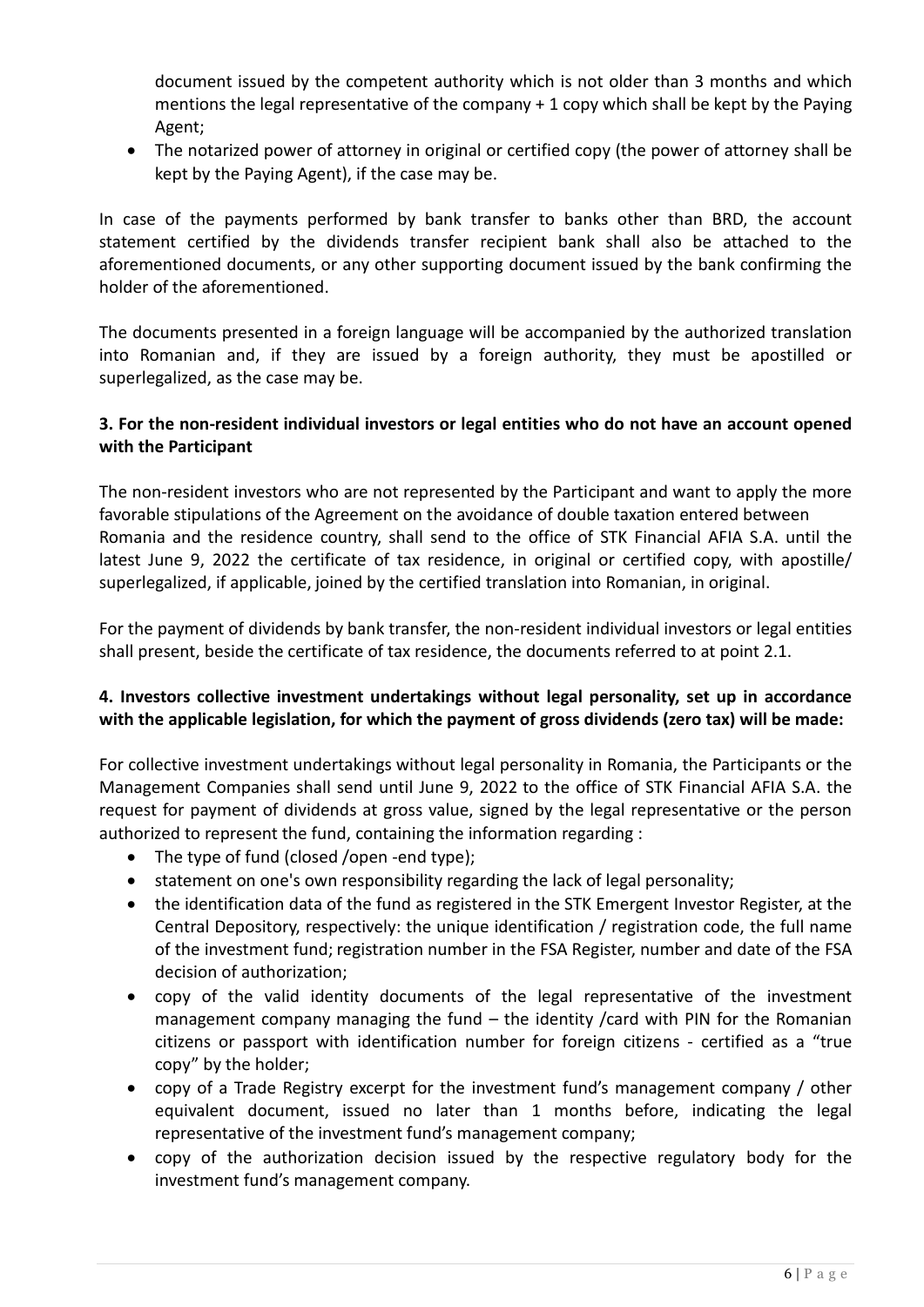## **5. Deceased investors**

Should deceased persons be included in the register of STK Emergent Investors at the Identification Date, dividends shall be paid only after the registration of the direct transfer of ownership over the funds units with the Central Depository as a result of the succession, at the request of their inheritors.

#### **6. Fund units held in co-ownership**

In case of the co-owned fund units, the payment of dividends shall be made as follows:

- In case of cash payments, the payments shall be made provided that all the co-owners appear at BRD personally or by legal representative and/or conventionally to present the documents stipulated for the cash payments.
- In case of the payments by bank transfer, the dividends due to the co-owners shall be transferred into the account indicated by all the co-owners on the basis on the joint request addressed to the Central Depository.
- In case of the payments to those who opened the account with the Participant, the dividends due to the co-owners shall be transferred to the Participant they are client with.
- In case that the co-owners require both the registration by the Central Depository of the direct transfer of ownership over the financial instruments as a result of the separation from the shared property, in accordance with the applicable legal provisions, and the direct payment to each of the co-owners, in accordance with the number of instruments obtained in exclusive ownership, the Central Depository shall block the payment of the dividends and the dividends shall be paid to each co-owner in compliance with this procedure.

Any modification of data in the investors' registry (changes of name, address, heirs, etc.) is made only by Central Depositary at the request of the investor / entitled person.

Additional information on the dividend payment procedure can be obtained from:

- Central Depository, e-mail: dividende@depozitarulcentral.ro
- STK Financial AFIA SA: phone / fax 0264/591982, e-mail: office@stk.ro.

## **Information notice on the processing of personal data of investors for the purpose of paying dividends**

For the payment of dividends and dividend income tax, as well as for the issuance of evidence / certificates of payment of dividends and dividend income tax, STK Financial AFIA S.A. acting as an AIFM of the STK Emergent AIF processes personal data entered in the Investor Register of the STK Emergent fund provided by the Central Depository consisting of:

- personal data from STK Emergent Investor Registry, namely: first and last name, personal identification number (Romanian citizens) or an equivalent identification number (for foreign nationals), the series and number of the identification document (ID/passport/ other equivalent document), fiscal identification number, address (town, county / territorial administrative unit / country), number of fund units;
- the value of the dividend due to each investor (gross/net) and the value of the dividend tax due by each investor (Romanian natural person);
- personal data from the tax residence certificates.